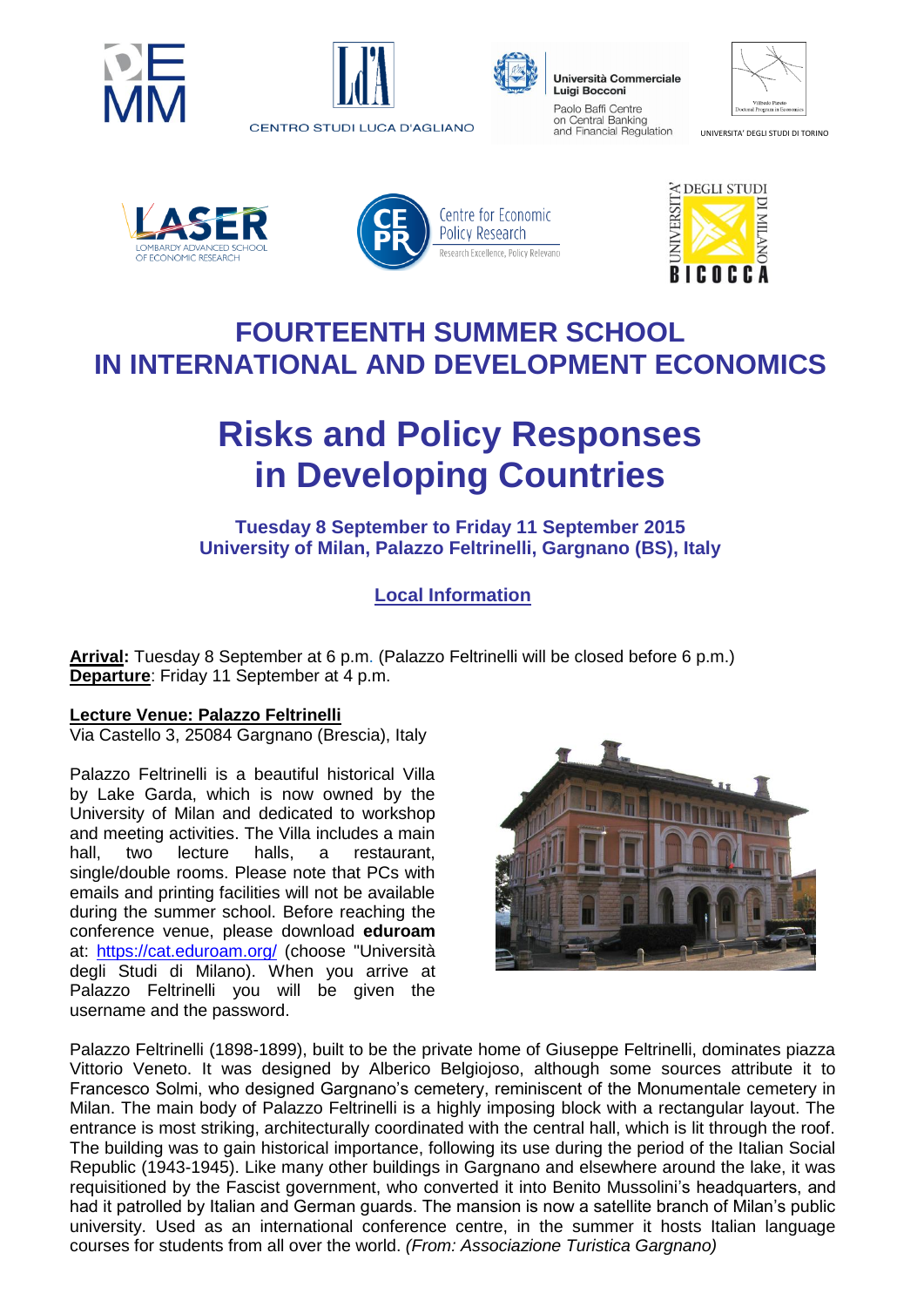#### **Directions**

Foreign participants are advised to travel either to Milan or Milan Bergamo Orio al Serio Airport (Ryanair). Gargnano can be reached as follows:



#### **To Milano Centrale Railway Station**

- **- From Milan Malpensa Airport (Terminal 1 or Terminal 2)**  People arriving by plane at Malpensa airport where most overseas flights land, can take the *Malpensa Shuttle* [\(http://www.malpensashuttle.it/e-index2.php\)](http://www.malpensashuttle.it/e-index2.php) to Milano Centrale Railway Station (every 20 minutes, it takes 50 minutes from T1 and 40 minutes from T2,  $\epsilon$  10). Another option is the *Malpensa Express* train from Malpensa T1 to Milano Centrale (it takes around 50 minutes, € 12, [http://www.malpensaexpress.it/en/\)](http://www.malpensaexpress.it/en/)
- **- From Linate Airport**  People arriving by plane at Linate Airport can reach Milano Centrale Railway Station in 25 minutes by bus ( $\in$  5) or by taxi ( $\in$  15/20).

The timetable of buses departing from all airports to Milano Centrale Railway Station can be downloaded from: [http://www.autostradale.it/interna.aspx?gr=2&sez=60&sot=2.](http://www.autostradale.it/interna.aspx?gr=2&sez=60&sot=2)

#### **To Brescia**

- **- From Milano Centrale Railway Station**  A train should be taken from Milano Centrale to Brescia. A timetable of trains can be downloaded from: [http://www.trenitalia.com.](http://www.trenitalia.com/)
- **- From Milan Bergamo Airport (Orio al Serio)**  People arriving by plane at Orio al Serio Airport (Bergamo, [http://www.sacbo.it\)](http://www.sacbo.it/), where most low-cost flights land, can reach Brescia Central Station in about one hour (€ 12/€ 22). Please be advised that the bus leaves Orio al Serio airport for Brescia at 5.10, 8.40, 10.30, 11.30,13.30, 15.00,16.30,18.00, 20.30, 23.00 [\(http://www.autostradale.it/pdf/nuoviorari/BGY-](http://www.autostradale.it/pdf/nuoviorari/BGY-%20BRESCIA%20W14.pdf) [%20BRESCIA%20W14.pdf\)](http://www.autostradale.it/pdf/nuoviorari/BGY-%20BRESCIA%20W14.pdf).

#### **To Gargnano**

A bus should be taken from Brescia to Gargnano. The bus station in Brescia is just outside the Brescia Railway Station, on the left and there is a SIA sign. The timetable of buses departing from Brescia to Gargnano on September 8 is the following: 8.10, 8.40, 9.10, 9.40, 10.10, 10.40, 11.10, 11.40, 12.10, 12.40, 13.10, 13,40, 14.10, 14.40, 15.10, 15.40, 16.10, 16.40, 17.10, 17.40, 18.10, 18.40, 19.10, 19.40, 20.10. The trip takes about one hour and a half.

Palazzo Feltrinelli is 5 minutes walking distance from the bus station in Gargnano. When you get off the bus at Gargnano, go straight down the main street until you see a pink building which is Palazzo Feltrinelli. Should you need to ask for directions, make sure you ask for Palazzo Feltrinelli and not Villa Feltrinelli, as the latter is not the site of the venue.